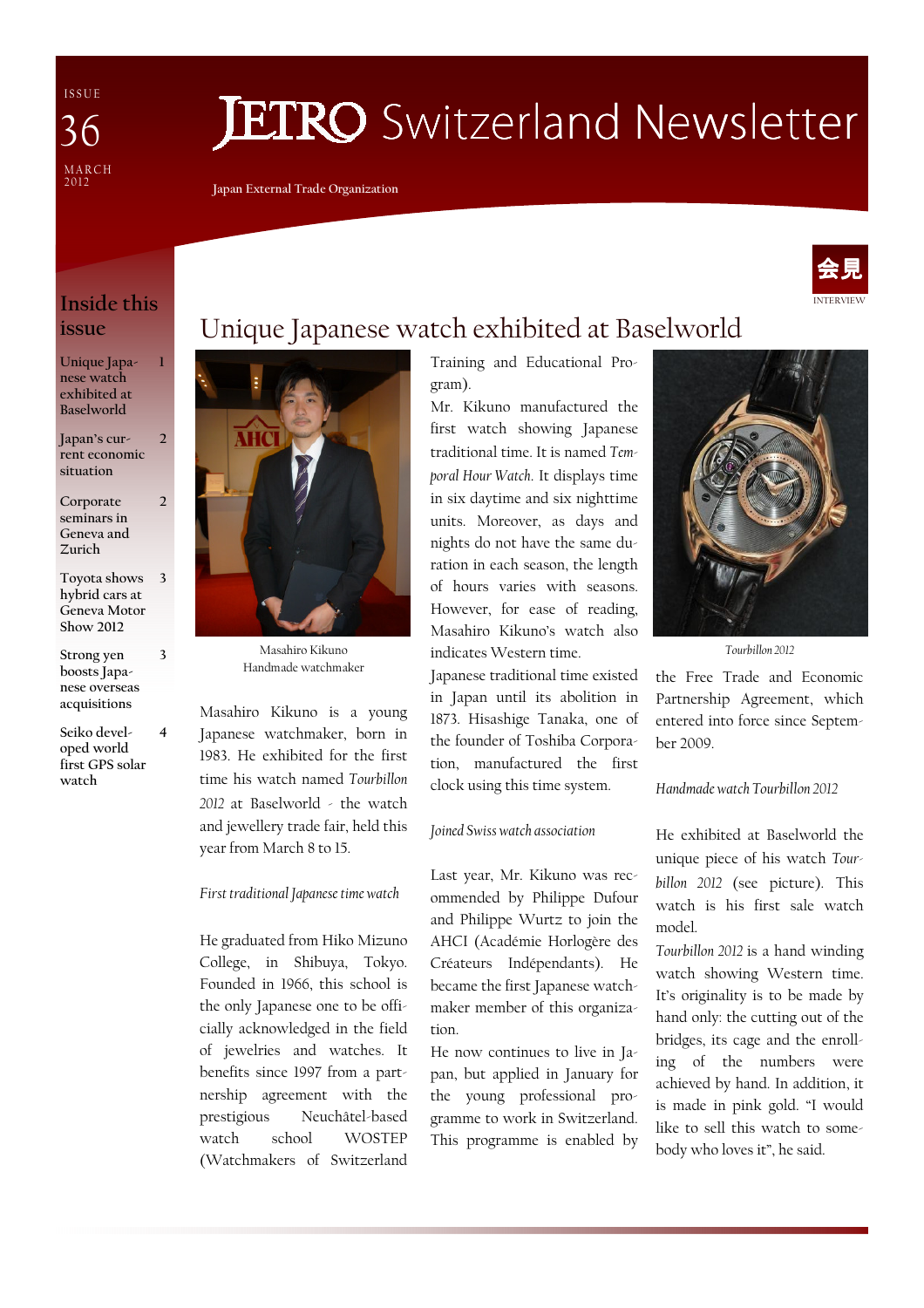# Japan's current economic situation

Japanese economic picking up is stimulated by the recovery of the US economy, but as mentioned by the Cabinet Office "difficulties continue to prevail due the Great East Japan Earthquake" (March economic report).

A number of economic indicators shows the recovery trend of Japanese economy. The leading index of business conditions, which is used to anticipate changes in the direction of the economy, increased 1.2% to 94.4 in January from previous month (2005=100; see graph). The index of industrial production rose 1.9% to 95.2 in January over the month (2005=100).



Source: Cabinet Office

Japan's economy is boosted by the recovery of the US demand. Exports declined 2.7% in February 2012 from a year earlier to a total of ¥ 5,441 billion. On the same period, exports to the United States rose 11.9% and to Canada 22.7%. More specifically, exports of motorpowered vehicles to the United States soared 29.3%.

In addition, imports increased 9.2% to ¥ 5,408 billion in January. As a result, Japan logged a trade surplus of ¥ 33 billion, after a record-high trade deficit of ¥ 1,477 billion in January and of 2,496 ¥ billion in 2011.

The domestic situation also slightly improved. The consumer price index was 99.6 (2010=100) in January marking an increase by 0.1% over the year.

## Corporate seminars in Geneva and Zurich

**ACTIVITY** 活動



H.E. Mr. Kazuyoshi Umemoto, Ambassador of Japan in Switzerland.

JETRO organized two Swiss-Japanese investments seminars. One was held in Geneva on March 7, 2012. It was organized in cooperation with the Geneva Chamber of Commerce, Industry and Service. The other one was held in Zurich, on March 16, 2012. It was organized in collaboration with the Swiss-Japanese Chamber of Commerce.

Ambassador Kenichi Suganuma (right picture) expressed in Geneva his gratefulness to Switzerland and called Swiss companies to invest in Japan, underlining that "Japan can be considered as a gateway for Asia".

Ambassador Kazuyoshi Umemoto (left picture) emphasized in Zurich that recent agreements between Japan and Switzerland will enhance economic relations.

Other speakers introduced the experience of Swiss groups (Richemont's subsidiary Piaget, Nestlé, Roche and Credit Suisse)



H.E. Mr. Kenichi Suganuma, Ambassador, Deputy Permanent Representative of Japan to the United Nations and Other International Organizations and Head of the Japanese Consulate in Geneva.

in Japan and Asia. They also explained the keys for the successful expansion and the challenges.

SITUATION

動向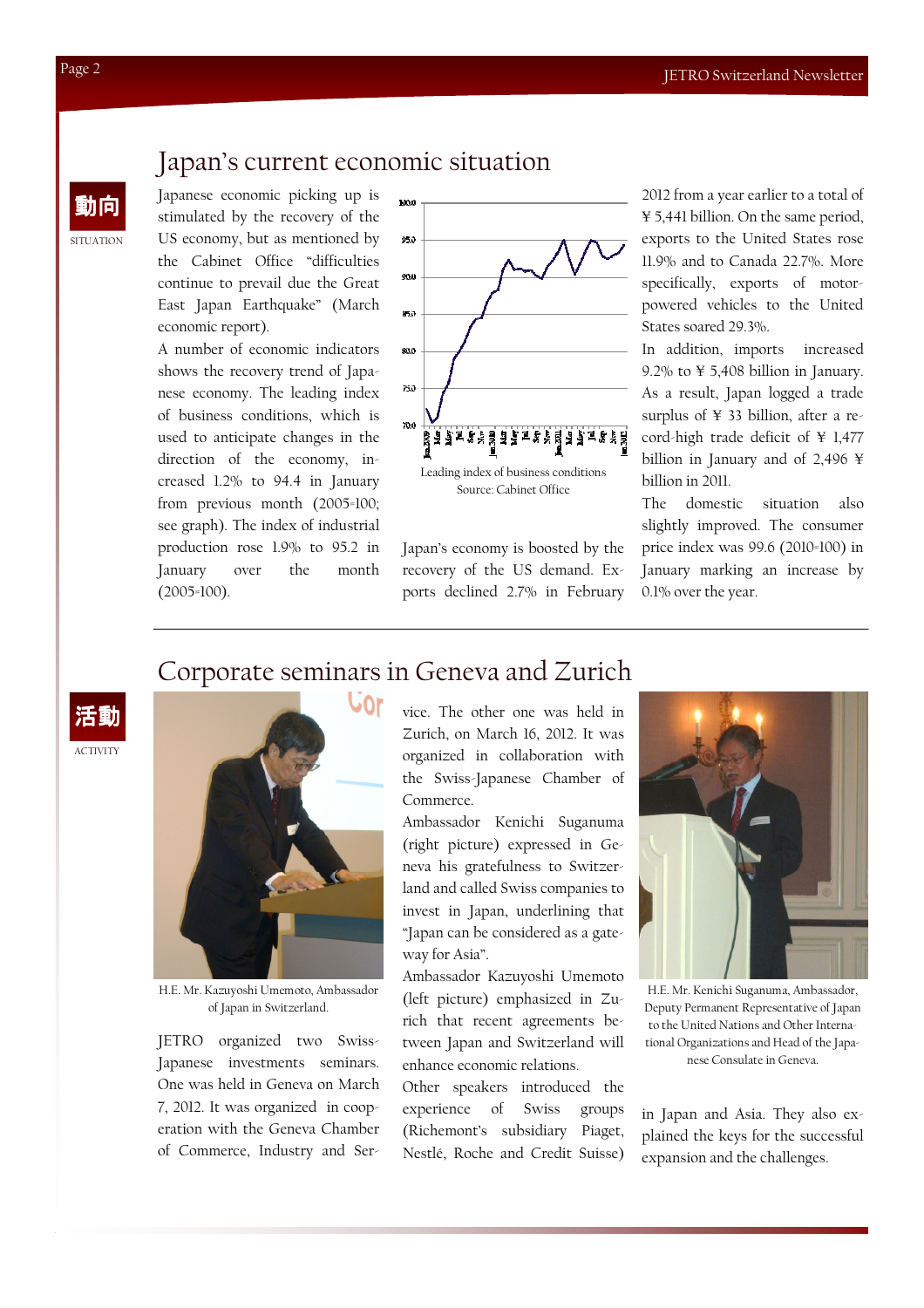# Toyota shows hybrid cars at Geneva Motor Show 2012

Among other hybrid cars, Toyota exhibited the Prius Plug-in Hybrid at Geneva Motor Show, held this year from March 8 to 18.

This car consumes only 2.6 l/100 km and generates 49 g/km of  $CO<sup>2</sup>$ emission. It features a full hybrid technology, enabling the recharge of batteries during deceleration and braking.

The first model of the Prius was launched in Japan in 1997 and in Switzerland in 2000. It is now the most popular hybrid car in the world, with total sales of 2.2 million.

Toyota began to develop hybrid cars already in the 1960s. It set in



Toyota AG Managers From left to right: Gen Aoto (Senior Advisor Japan Business), Philipp Rhomberg (Director General) and Konrad Schütz, (Sales/Product & TSA Training Manager)

1963 a target to produce zero emission cars. In 1968, it produced the first prototype of the Sports 800 GT Hybrid.

It is now the No. 1 in Switzerland among Japanese automobile manu-



Toyota Prius Plug-in Hybrid

facturers, with 3.9% of market share (Association of Swiss automobile importers).

Its corporate philosophy encompasses the "Kaizen" principle (the continuous improvement) and the "Jidoka" principle (a type of automation that prevent any defective products).

### Other environmental-friendly cars developed by Japanese carmakers



Mitsubishi i-MiEV (Mitsubishi innovative Electric Vehicle) is a 100% electric car with a range of 62 miles (approximately 100 km).

Suzuki G70 is a concept of petrol car with a  $CO<sup>2</sup>$  emission lower than  $70g$  /km.



# Strong yen boosts Japanese overseas acquisitions

While the increase of the yen's value seems to be pausing since the beginning of February 2012, it has remained at a very high level in 2011. According to a survey carried out by JETRO, 40.1% of Japanese firms indicate that exchange losses have been generated due to the strong yen.

Taking the advantage of the strong currency, Japanese companies increased their overseas acquisitions. The total value of Japanese firms'

foreign M&A operations in 2011 was about ¥ 5.5 trillion, showing a rise over the year by 80% in term of value and by 20% in term of number of operations.

The largest Japanese acquisition was done in Switzerland: Takeda acquired Nycomed in October 2011. Toshiba also bought Landis+Gyr in July 2011. Nabtesco took over Kaba Gilgen in April 2011.



Survey about the impact of the strong yen on corporate earnings (Source: JETRO)



ANALYSIS

分析